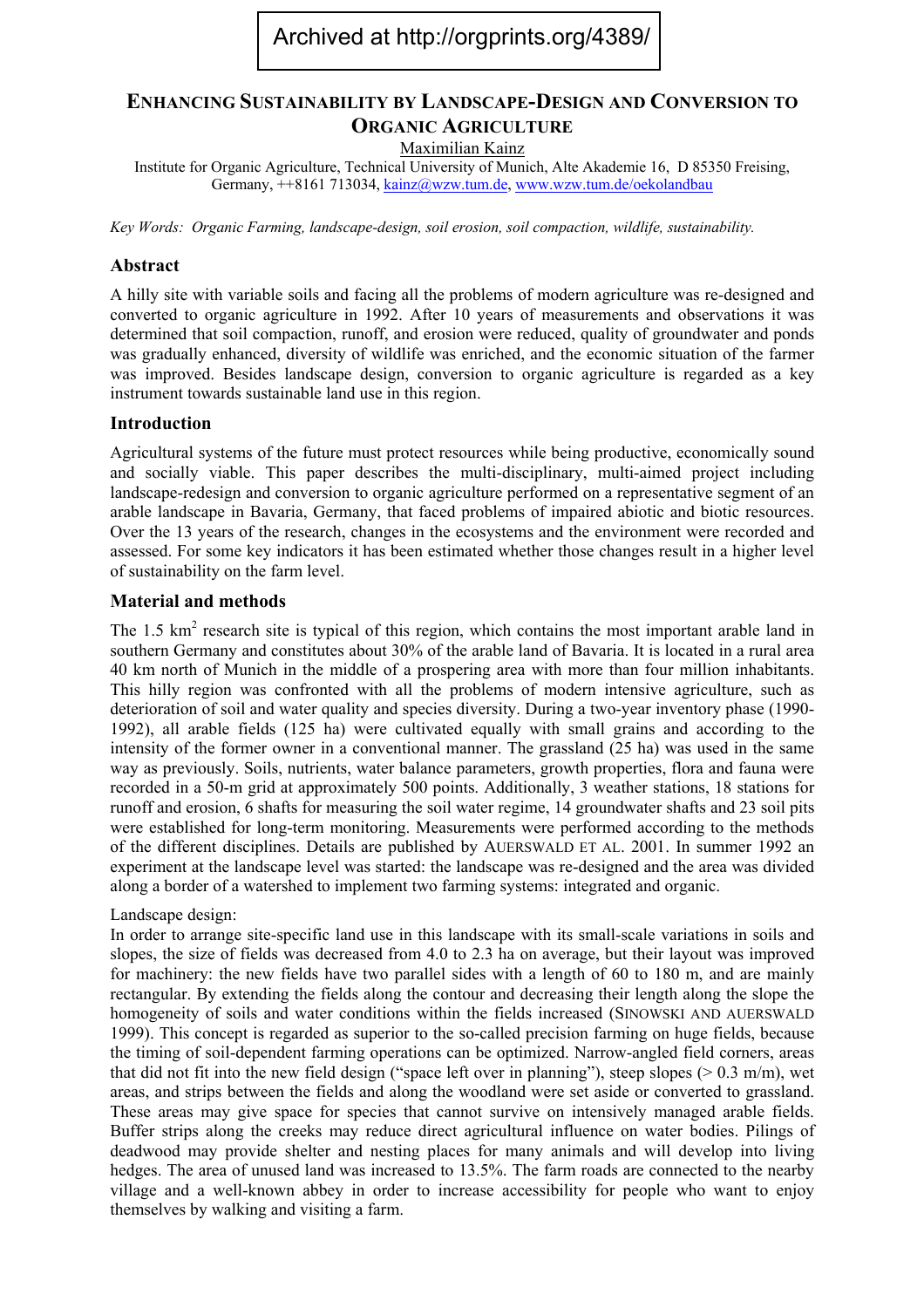# Farming system:

An area of 96 ha has been converted to organic agriculture according to the EU legislation. The central issues when implementing organic farming were: (1) integration of animal husbandry to use nonarable land as grassland and the ley crops on the arable land, to enrich the diets for humans and to enhance attractiveness for visitors, (2) preventing loss of matter on the farm level by reducing leaching and erosion from fields and by processing of harvests while keeping wastes on farm, (3) high yields of a broad range of marketable products, (4) growing crops that were regarded as difficult to grow organically, and (5) growing crops that are attractive to visitors and wildlife. Besides this farm, an area of 54 ha was made into another farm following the principles of integrated farming. About 38% of the area of the organic farm is grassland, which is used for beef production using Simmental suckling cows with an Angus or Piedmonts bull. 60% of the grassland is used as pasture, where cows and calves graze day and night in the summertime, and 40% is used as meadow that is cut three times a year for hay or silage. The grassland received no fertilizers over 14 years except for the dung pats and the urine left by the animals when grazing and waste potatoes that were partly spread on the pastures in the wintertime.On the plots of arable land a 7-phase rotation was implemented: ley - potatoes winter wheat with a legume cover crop - sunflowers + ley - ley - winter wheat - winter rye + ley. The grass-red clover-alfalfa mixture (ley) establishes itself under the preceding rye or sunflowers, providing an untilled and perfectly covered soil for 28 or 17 months, respectively.

The soil is ploughed twice in the 7-year rotation with a two-layer on-land mouldboard plough, each time after the purely ley crops in order to control voluntary grasses and alfalfa. In three years out of seven, soil is chiselled and in the two years when ley is established it is not tilled at all. For cultivation of small grains in order to reduce weeds and to aerate the topsoil, tiny springs are used. Potatoes are cultivated two to four times using a spring hoe and a rotating wheel ridger. All work is performed with light-weight tractors. Manure from the cowshed is spread before planting potatoes or rye, and slurry from a sealed pit is applied to growing winter wheat in the spring using tight hoses. Crop varieties were selected from on-farm plot trials. Main items were found to be the most vigorous and competitive varieties with very good quality and acceptable yields. The straw is collected, baled, and used for bedding. Mineral P and K fertilizers are not used because of the large supply from the soils. In order to increase the income of the farm, potatoes and small grains are sold for seed. Wastes are fed to the beef cattle. Oil from sunflowers is extruded and sold, wiith the residues used as feed for fattening bulls. Some new methods are being applied to achieve best management practices: ultra-wide tyres on all farming machinery and use of the lightest tractor for a given task; mouldboard-ploughing with an on-land plough, which allows running both tyres on the unploughed land; and sowing mustard into potato fields when chaffing the potato foliage in order to cover soil, produce biomass, and create an attractive landscape for insects and humans.

# Measuring methods:

The Munich Research Alliance on Agro-Ecosystems (FAM) performed research over 13 years to measure pools and to study (1) matter fluxes by farming and natural processes, (2) energy fluxes, (3) information fluxes such as spreading of knowledge and genomes, and (4) money fluxes. Land-use change and conversion to organic agriculture gives the chance to study those fluxes, which are hard to detect under equilibrium conditions. In order to get representative results the cross-sections of a 50 x 50-m grid were used as measuring points for crop yields, soil and nutrient properties, water regime, and variables characterising wildlife. Meteorological conditions, groundwater, and runoff were measured at permanent stations (AUERSWALD et al. 2000, 2001).

# **Results and discussion**

# Soil compaction:

All the different measures – setting aside wetlands, reducing headlands, using wide tyres and lightweight machinery, reducing tillage, and long phases of ley with no-tillage - helped to avoid overcompaction and to increase the pore volume and infiltration capacity (Rogasik et al. 1995). The main contribution was from using ultra-wide tyres on combine harvesters. AUERSWALD et al. (1996) found that more than 90% of the arable land deviates by less than 0.2 g cm-3 from the optimum fixed soil density.

# Runoff and soil erosion:

Runoff decreased from 43 l m<sup>-2</sup> yr<sup>-1</sup> to about 8 l m<sup>-2</sup> yr<sup>-1</sup>, resulting in 35 l m<sup>-2</sup> yr<sup>-1</sup> more water available for plant growth or seepage. Along with sediment and runoff reduction, P-transport to water bodies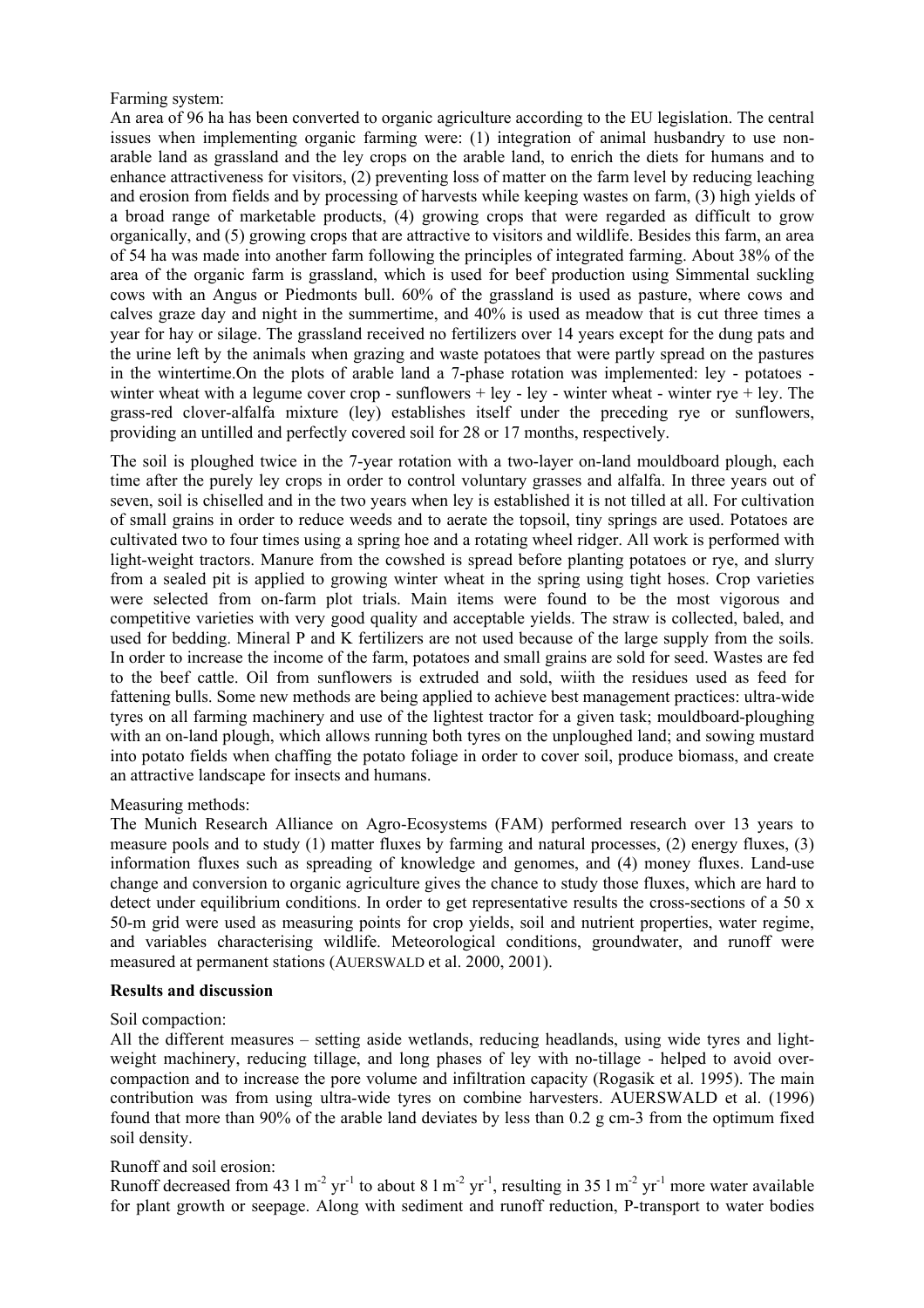was diminished to one twentieth but remained high enough for eutrophication of water bodies. The Pconcentration in runoff correlates well with P-concentration in soil water. Because the amount of P exported from the farm by harvests is only 3 kg ha<sup>-1</sup> yr<sup>-1</sup> it will take years before the concentration of P in the soil is reduced to an amount compatible with the demands of water conservation. The rate of water erosion was diminished from 9.1 t ha<sup>-1</sup> yr<sup>-1</sup> before 1992 to less than 0.05 t ha<sup>-1</sup> yr<sup>-1</sup>. The options of landscape design such setting aside steep land, creating field borders and dams to stop runoff, creating grassed waterways and border strips along water bodies contributed 58% to the total reduction of soil loss, whereas farming practices using almost continuous soil cover contributed about 42% (PFADENHAUER et al. 1997). Due to the reduced depth and frequency of tillage and the setting aside of the steepest slopes, tillage erosion dropped as well, which until 1992 had exceeded water erosion in some areas.

# Organic matter and nitrogen:

Organic matter content in the soil has increased by  $180 \text{ kg } \text{ha}^{-1} \text{ yr}^{-1}$  on average over the 10-year measuring period; therefore, soil gain by accumulation of organic matter after conversion to organic farming is higher than the soil loss by erosion. 56.5 kg ha<sup>-1</sup> yr<sup>-1</sup> of N is stored in the topsoil, thereby increasing the richness of the soil. Using mustard as a cover crop in potatoes helped to save about 50 kg ha<sup>-1</sup> N that otherwise would have been leached. The amount of N fixed by legume-grass-mixtures was 240 kg ha<sup>-1</sup> yr<sup>-1</sup> (HEUWINKEL et al. 2003) leading to acceptable yields of 4.8 t ha<sup>-1</sup> of wheat and 28 t ha-1 of potatoes, which are about 30% less than on conventional farms but much above comparable organic farms of the region. The N-concentration in the leachate at a 1.8 m depth decreased to less than 20 mg  $1^1$  NO<sub>3</sub> at each measuring point, showing no hazard of nitrogen leaching even after ploughing of the ley crop. A reduction of nitrate in the regional groundwater ten years after conversion also can be detected (HEILMEIER et al. 2002), proving the positive effect of organic farming on groundwater quality.

#### Biodiversity:

The diversity of plant species on the farm scale remained nearly unchanged, whereas the number of species at the 129 measuring points on the arable fields increased from 17 to 32; on pastures from 26 to 32; on meadows from 28 to 40; and on former arable land that was set-aside from 19 to 40 (AUERSWALD et al. 2000). Endangered plant species increased at 49 and decreased at 18 of the measuring points. This increase is caused by a less efficient and more selective weed control since the land was farmed organically, compared to the former herbicide use. Six years after conversion the number of plant species in arable fields decreased (ALBRECHT 2003) because the crops grew more vigorously and had a higher leaf area index, resulting in a greater competition to weeds. Not all of the rare species respond with an increase in their habitat size due to their inefficient dispersal strategies. The diversity of all investigated animal groups increased from 1991 to 1995. The number of nesting birds and bird species increased rapidly from 1991 to 1993 (AGRICOLA et al. 1996), but remained almost constant afterwards (OSINSKI et al. 2005). Five rare bird species were attracted and are now constantly found on the farm.

#### Energy:

The energy input from gasoline, oil, machinery, seed and fertilizers of 453 kg ha<sup>-1</sup> yr<sup>-1</sup> CO<sub>2</sub>-equivalents shows that the farm is run very intensively (KÜSTERMANN AND HÜLSBERGEN, 2005). The input for wheat is 1820 MJ  $t^{-1}$  and for potatoes 990 MJ  $t^{-1}$ , which results in a global warming potential of 210 and 100 kg  $CO_2$   $t^{-1}$ , respectively (WECHSELBERGER 2000). A typical output/input relation for the whole farm is 16.7. This can be regarded as high and sustainable.

#### Economic situation:

Economic calculations based on high-resolution yield mapping (AUERNHAMMER et al. 1994) showed that there are areas that caused a negative income in the inventory phase 1990-1992 (AUERSWALD et al. 2000), especially on steep slopes, which caused high inputs and nutrient losses, on wet soils, and on soils with a high sand content. Environmental quality and economic benefits could both be improved by taking these areas out of arable or even completely out of agricultural use (AUERSWALD et al. 2000). The new arrangement of the fields along with smaller field sizes increased the labour demand when using machinery by only 1.2 %, but for the triangles of land that can be weeded only by hand, the labour demand was reduced drastically. Economically most important for the farm are the prices for beef and potatoes and the marketable yields of potatoes. Compared to the former situation, the organic farm is economically prospering now, but is dependent on higher prices for organically grown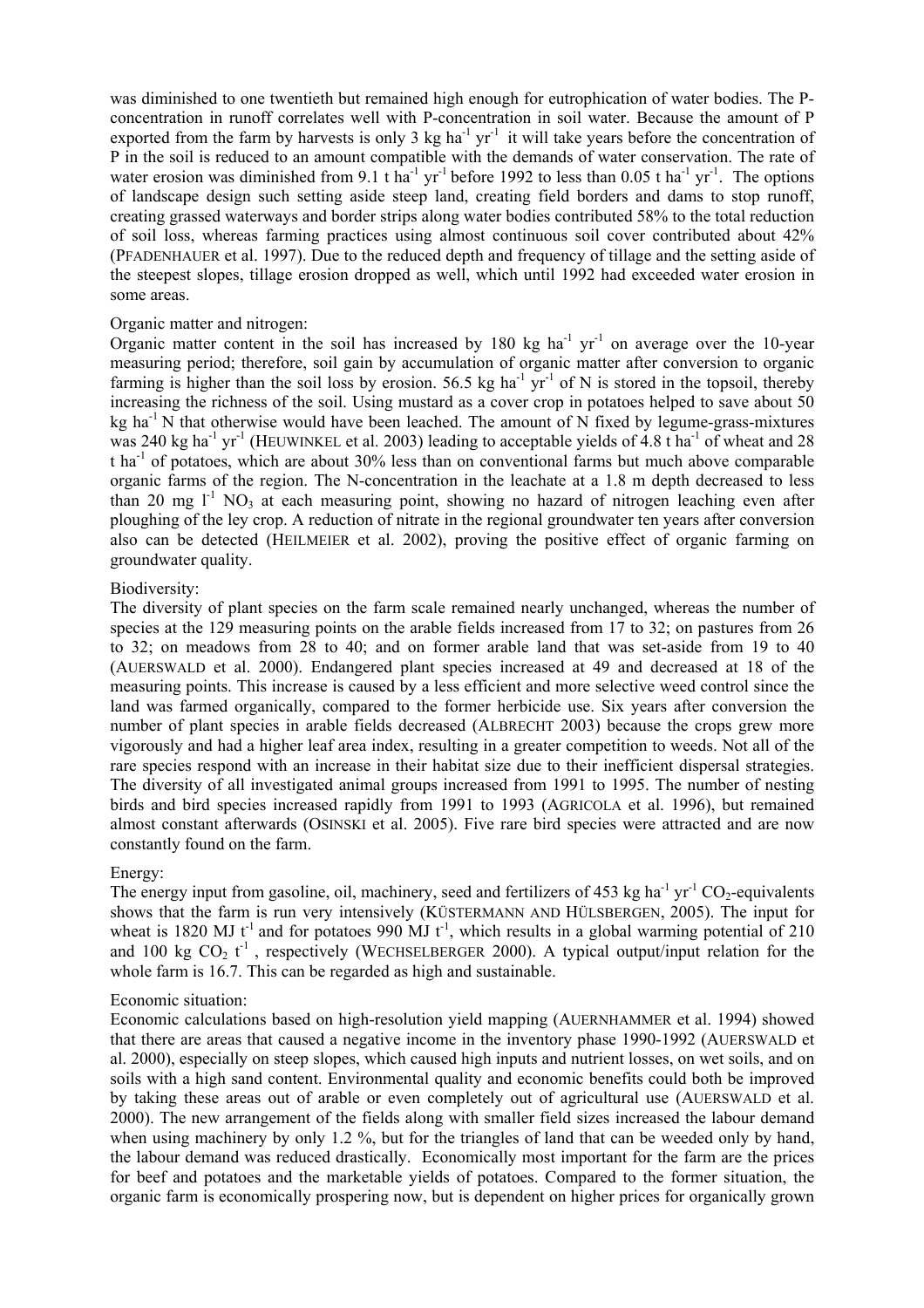products and on payments from the government. In former times the entire farm, with about 150 ha, was run by two individuals who were employed by the owner. Now the organic farm employs 1.5 individuals and works together with about three farmers from the surrounding area partly using their machinery. In particular, the growing, sorting, and packing of potatoes results in a lot of work and gives a chance also to employ people in the wintertime, when work in agriculture is scarce.

The new design of the landscape was rated more attractive by comparing pictures from 1991 and those from 1999 taken from the same site (WECHSELBERGER 2000), and the number of visitors has increased. The public finds the animal husbandry with cows and calves, the diverse cropping situation with nice flowering crops like potatoes and sunflowers, and the wildlife areas to be the most attractive features.

#### **Conclusions**

Re-designing the landscape and implementing an improved concept of organic agriculture drastically improved the environmental and economic situation of the farm site studied. The improvements included: reduction of soil compaction and soil erosion, improvement of drinking water quality, and diminished risks for water bodies. Under organic management, the content of soil organic matter has increased as well as the  $CO<sub>2</sub>$  sequestration in the soil. Rare and sensitive species are being conserved, but dispersal to new habitats is sparse. Diversity of animal species has increased. The economic situation has stabilized due to comparably high yields and price premiums for potatoes and through payments from the government. Under current conditions the implemented land-use system can be regarded as sustainable.However, despite such positive results from the conversion to organic farming, the adoption of such management practices by farmers, remains limited in this region.

#### **References**

- Agricola, U., Barthel, J., Laussmann, H., Plachter, H. (1996): Struktur und Dynamik der Fauna einer Süddeutschen Agrarlandschaft nach Nutzungsumstellung auf ökologischen und integrierten Landbau. Verh. Ges. Ökol. 26, 711-720.
- Albrecht, H. (2003): Suitability of arable weeds as indicator organisms to evaluate species conservation effects of management in agricultural ecosystems. Agriculture, Ecosystems & Environment 98, 201-211.
- Auernhammer, H., Demmel, M., Muhr, T., Rottmeier, J., Wild, K. (1994): GPS for yield mapping on combines. Computers and Electronics in Agriculture 11, 53-68.
- Auerswald, K., Kainz M., Schwertmann, U., Beese, F., Pfadenhauer, J. (1996): Standards im Bodenschutz bei landwirtschaftlicher Nutzung – Das Fallbeispiel Scheyern. Verh. Ges. Ökol. 26, 663- 669.
- Auerswald, K., Albrecht, H., Kainz M., Pfadenhauer, J. (2000): Principles of sustainable land-use systems developed and evaluated by the Munich Research Alliance. Petermanns Geogr. Nachr. 144, 16-25.
- Auerswald, K.; Kainz, M.; Scheinost, A.C.; Sinowski, W. (2001): The Scheyern Experimental Farm: Research methods, the farming system and definition of the framework of site characteristics. In: Tenhunen, J.D.; Lenz, R.J.M.; Hantschel, R. (eds.): Ecosystem Approaches to Landscape Management in Central Europe. Ecol. Studies 147: 183-194, Springer, Berlin.
- Heilmeier, C., Mallen, G., Seiler, K.-P. (2002): Einflüsse der Landwirtschaft auf das regionale Grundwasser. FAM-Ber. 55, 47-50.
- Heuwinkel, H., Reents, H.J., Gutser, R., Pommer, G., Schmidhalter, U. (2003): Steuerung von N-Flüssen im Ökologischen Landbau durch standortangepasste Nutzung bei Leguminosen. FAM-Ber. 56, 35-39.
- Küstermann, B., Hülsbergen, K.-J. (2005): Modelling carbon cycles as basis of an emission inventory in farms described on the example of an organic farming system. This volume.
- Osinski, E., Meyer-Aurich, A., Huber, B., Rühling, I., Gerl, G., Schröder, P. (2005): Landwirtschaft und Umwelt - ein Spannungsfeld. Ergebnisse des Forschungsverbunds Agrarökosysteme München (FAM). 290 p. oekom, München.
- Pfadenhauer, J., Albrecht, H., Auerswald, K. (1997): Naturschutz in Agrarlandschaften Perspektiven aus dem Forschungsverbund Agrarökosysteme München (FAM). Ber. Reinh.-Tüxen-Ges. 9, 49-59.
- Rogasik, H., Joschko, M., Wendroth, O., Kainz, M. (1995): Bodenbiologische und bodenphysikalische Untersuchungen der Gefügeentwicklung im A-Horizont dreier Landnutzungssysteme. Mitt. DBG 76, 61-64..